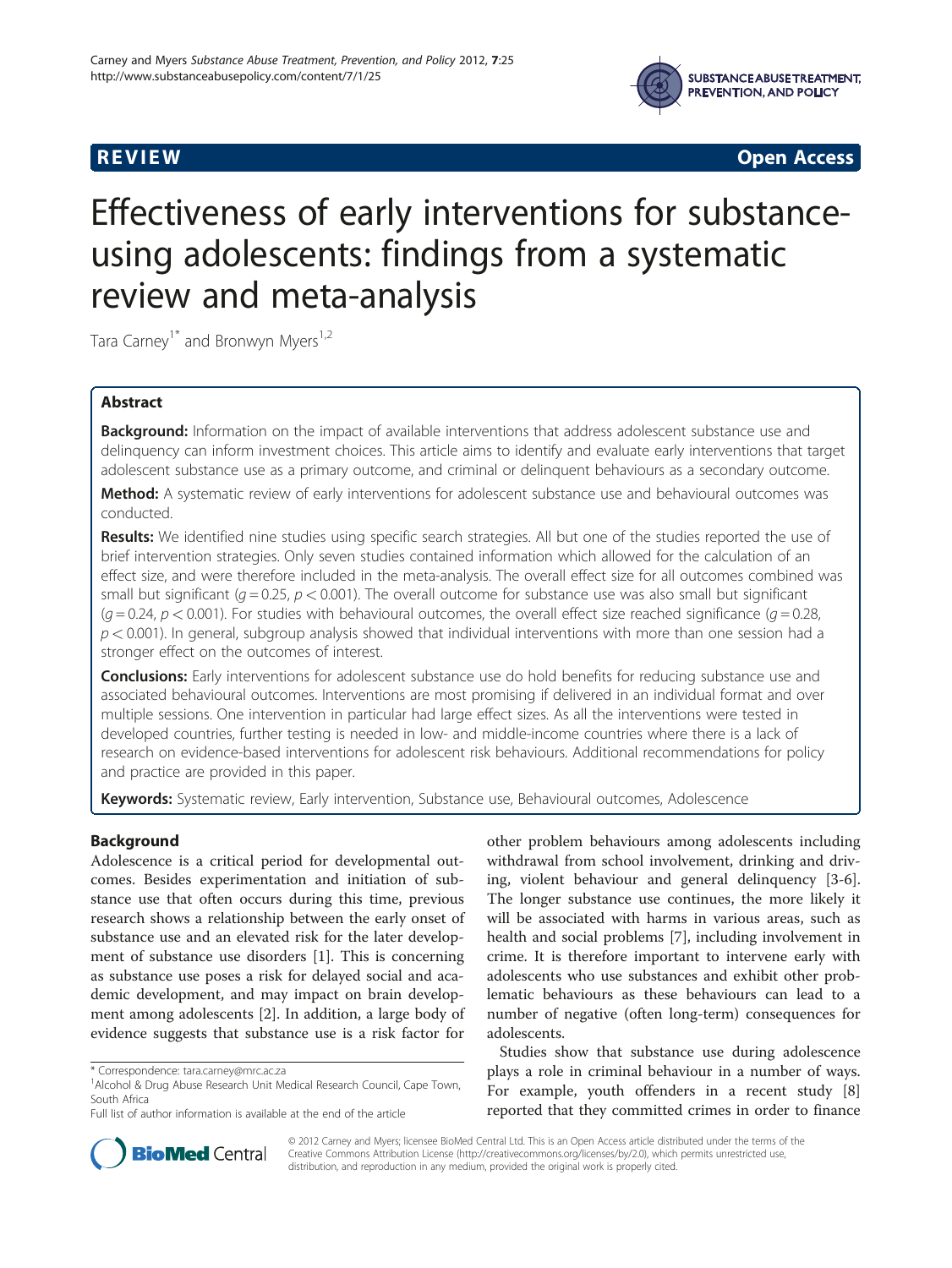their drug habit. Some participants in this study also reported that using alcohol and drugs gives young people the courage to commit their crimes while others said that substance use sometimes leads to impulsive acts [[9\]](#page-13-0) including involvement in criminal activities.

Much research exists on the positive relationship between substance use and delinquent-type behaviours, such as truancy [\[4](#page-13-0)], aggression [\[5,10](#page-13-0)] and the perpetration of violence through carrying weapons to school or being involved in physical fights [[11](#page-13-0)]. This has fuelled global efforts to reduce adolescent crime through preventing and treating adolescent substance use. While there has been a positive shift towards developing comprehensive policies and services for substance-using adolescents, especially in juvenile-justice populations in high-income countries [\[12,13](#page-13-0)], for the most part these risk behaviours have been addressed as two separate issues. Most of the adolescent prevention and treatment efforts have focused on adolescent substance use and have not directly addressed the delinquent-type behaviours that often accompany substance use. This is especially the case in low- and middle-income countries where substance use and crime prevention intervention efforts for adolescents are relatively new.

An example of the sole focus on substance use is a recent systematic review that tested the effectiveness of brief interventions for substance-using adolescents [[14](#page-14-0)] and a similar review [\[15](#page-14-0)] that evaluated the effectiveness of motivational interviewing interventions for changing adolescent substance use. While these reviews found small but significant effect sizes, they only measured substance use outcomes. It is possible that the setting in which these interventions occurred influenced the choice of outcome, with most of these interventions taking place in drug treatment settings. In contrast, schoolbased interventions have been shown to target a broader range of behavioural outcomes, including bullying, substance use, aggression and delinquent behaviour [\[16\]](#page-14-0).

Only a small number of reviews [[14](#page-14-0),[15](#page-14-0)] investigated the effectiveness of these substance use interventions. This is partly because the clinical need for adolescentoriented substance use services has outweighed the need to evaluate the effectiveness of these services [\[17](#page-14-0)]. Yet it is crucial for research to address which kind of intervention and mode of delivery is effective for high-risk adolescents so that investments can be made in safe and appropriate services. For example, peer-group interventions have been shown to be harmful in some instances, leading to increases in problem behaviours and contributing to negative life outcomes during adulthood [\[18](#page-14-0)], yet these remain popular in some contexts. With changes in the global economic climate there has been increasing pressure on service planners and policy makers to show that the interventions they are proposing are evidencebased and cost-effective. Findings from systematic reviews of interventions are useful in this regard as they can guide choices about which interventions are the best to invest in. This is especially important in resourcestrapped settings.

This article aims to redress this lack of evidence on the effectiveness of interventions to address adolescent substance use and associated behavioural problems through conducting a systematic review of early interventions targeting these dual outcomes. More specifically, the primary objective of this review was to summarize the evidence, and assess the effectiveness of early-interventions for substance-using adolescents at risk for delinquency and involvement in crime. In this review, early interventions are defined as interventions for adolescents who are already using substances but who do not meet diagnostic criteria for substance abuse or dependence and therefore may not need specialist drug treatment services [[19](#page-14-0)].

# **Methods**

#### Inclusion and exclusion criteria

To be included in the review, studies had to meet several criteria. First, studies had to compare an early intervention to treatment or care as usual. In this review we defined an intervention as an early intervention if it targeted adolescents who did not meet criteria for abuse or dependence but were already using alcohol or other drugs and had a screening component for alcohol and other drug use [[20](#page-14-0)] as well as an intervention component. These early interventions could also include brief interventions, which have less of an emphasis on advice-giving by the interventionist than other types of interventions [\[21\]](#page-14-0).

Second, studies were only included in the review if participants were assigned to an experimental and control group. Studies that did not have any comparison group of subjects, and also qualitative studies, were excluded from the review. Third, the studies were also required to have pre-test and post-test or follow-up measures. Fourth, for a study to be included in the review, the intervention had to have behavioural outcomes in addition to substance use. Specifically, the intervention had to have changes in alcohol or other drug use and problem behaviours (related to delinquent or criminal behaviour) as its primary and secondary outcomes respectively. The use of alcohol and other substances with the potential to be abused (including heroin, cocaine, cannabis, methamphetamine, methaqualone, over-the-counter and prescription medicines) were included as primary outcomes. Secondary outcomes included delinquent-type behaviours that could be legal (such as truancy from school, aggression and fighting) as well as behaviour that could have legal consequences (such as shoplifting or theft, assault, damage to property). Studies that only had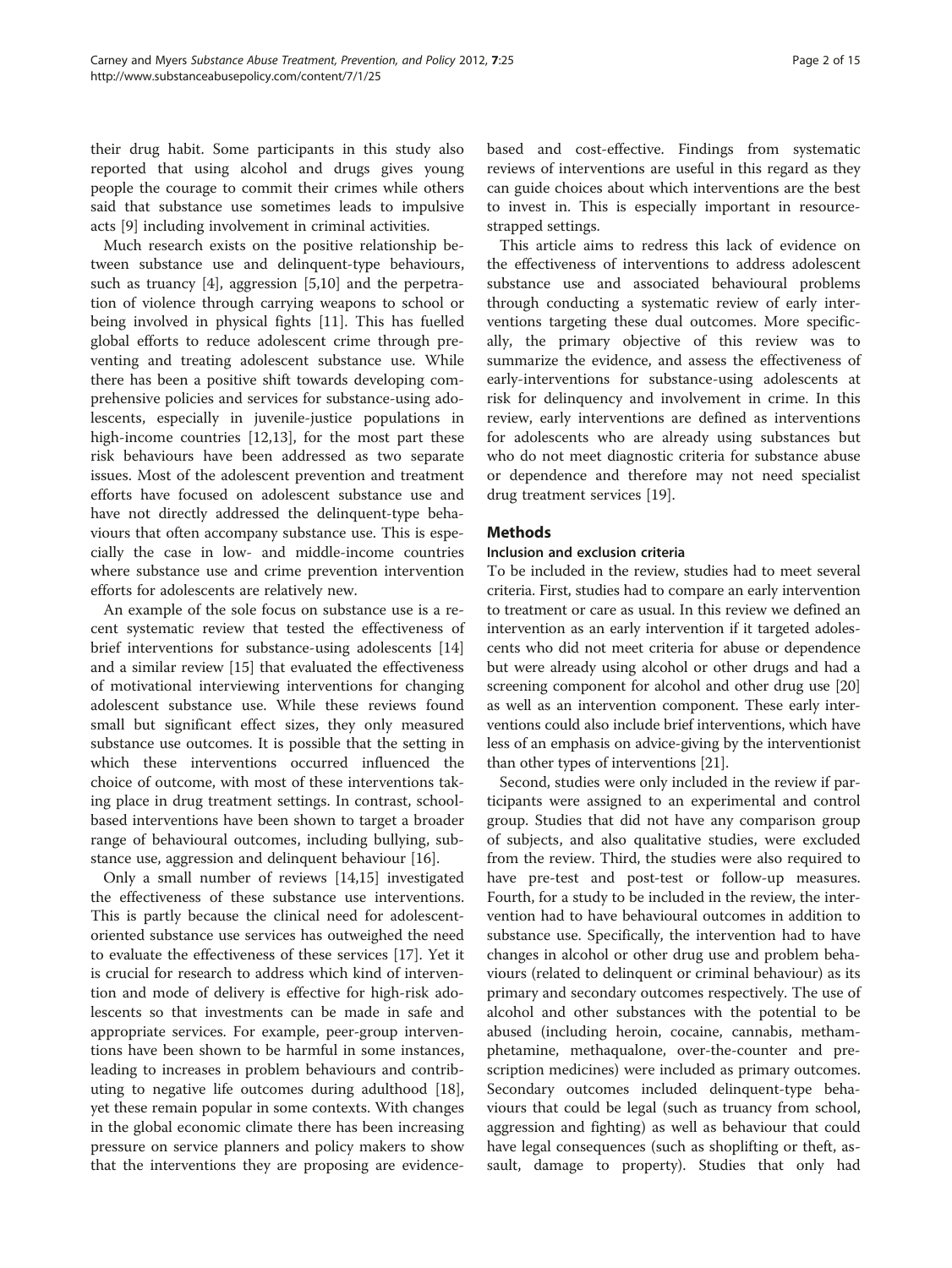attitudinal change as a main outcome were excluded from the review.

Studies that focused on tobacco use only were excluded from this study, as previous systematic reviews have provided very limited evidence for the effectiveness of interventions that focus only on changing tobacco use among adolescents [[22\]](#page-14-0). Other inclusion criteria were age-related, with participants having to be between 13 and 19 years of age, as the focus of this review was on interventions for adolescents.

#### Search strategy to identify studies

Searches were developed and then run on the following electronic databases: Embase, ERIC, Cochrane Database of Systematic Reviews, ISI Web of Knowledge Social Science Citations, LILACS (Latin American and Caribbean Health Sciences), ETOH, PsychINFO, PubMED and ISAP. We also searched the US Substance Abuse Mental Health Services Administration's (SAMHSA) repository for evidence based programmes on substance use, with crime/delinquency and violence as secondary outcomes. The basic search terms used were: (adolescent/adolescence or teenager), and (early or brief or minimal intervention or counselling) and (drugs: cannabis, cocaine, heroin, amphetamine, prescription, methaqualone and alcohol) and (drinking behaviour or binge drinking) and

(substance use or abuse or misuse). In addition, the main author manually searched through the reference lists of the selected studies to see if any of the references referred to studies which potentially met the inclusion criteria. The author also did not only limit the search to English language publications. Nine-hundred and twenty-five abstracts were found through conducting this search. Two independent authors then looked at the selected abstracts that appeared to be potentially relevant (based on above-mentioned inclusion criteria). They met to discuss any differences in their selections, but it was unnecessary to bring in a third author to resolve any of these differences. Thirty-seven full-text articles (including two Spanish articles which were translated) were then obtained and the same two authors read these and completed a table to decide whether all inclusion criteria were met. Based on the inclusion criteria, ten articles were chosen for analysis, but one article did not contain clear outcomes and therefore was excluded at a later stage (see Figure 1 for selection process).

# Data analysis

Two studies were excluded from the meta-analysis because none of the appropriate results were significant, and were therefore not provided in the results section of the respective articles or available from authors. This left

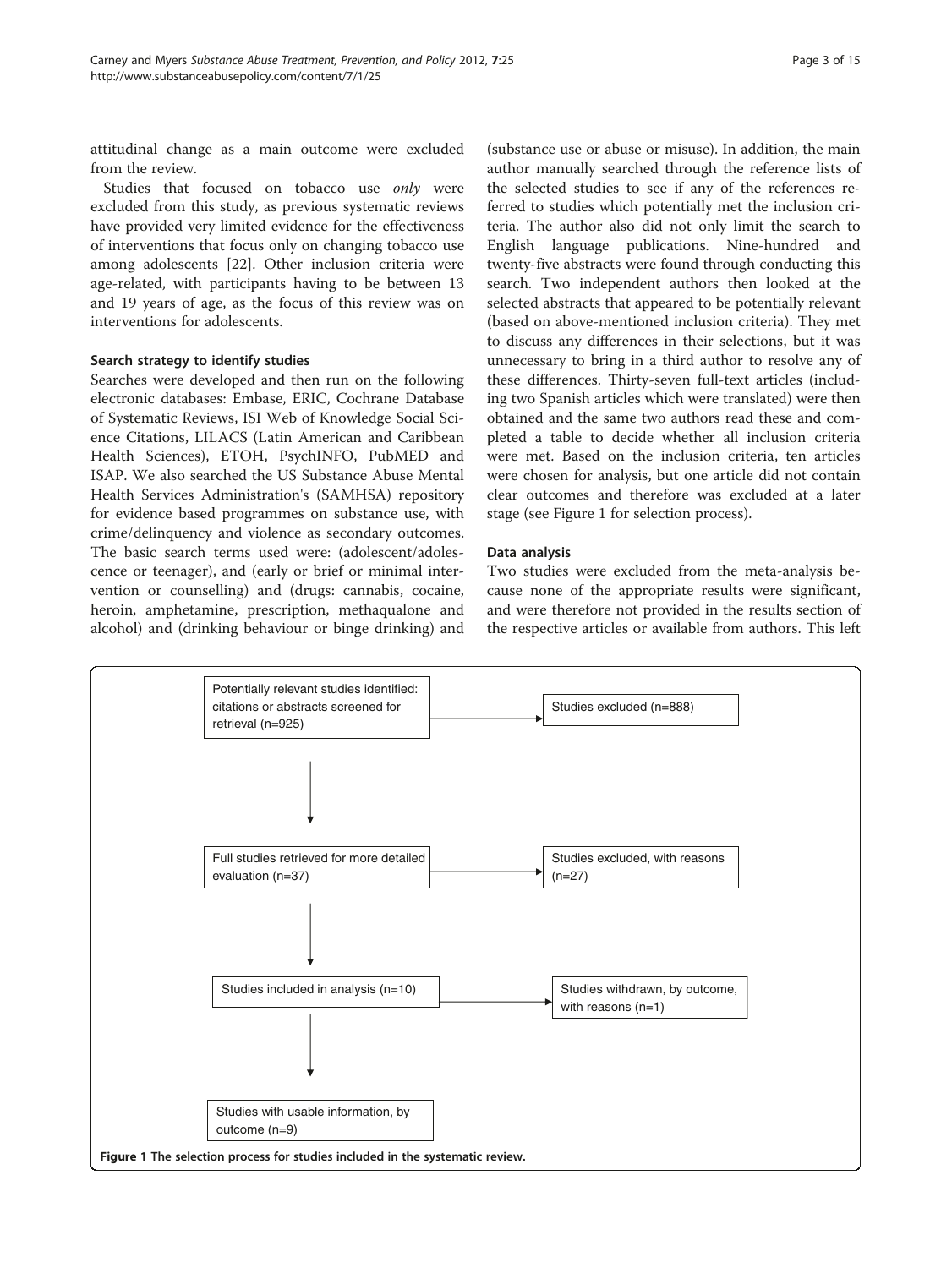seven studies that contained enough information and had comparable outcomes to allow them to be included in a meta-analysis, where effect sizes (Hedge's g) and standard errors of experimental and control groups were compared. This effect size was chosen because it corrects for biases due to small sample sizes, which was the case for some of the included studies [[23\]](#page-14-0). Hedge's g can be interpreted in a similar manner to Cohen's suggested interpretation of effect sizes, whereby 0.20 is considered small, 0.50 is considered medium, and 0.80 is considered large. An effect size calculator allowed the author to calculate effect sizes for various different reported statistics in an attempt to measure overall effect sizes [[24\]](#page-14-0).

Calculated effect sizes that were shown to be positive reflected a reduction in risk behaviour (namely, substance use or delinquent-type behaviours) in the direction of the experimental group, indicating that the intervention had a significant effect on decreasing highrisk behaviours. Effect sizes were calculated between the control group and the most intensive experimental group or the experimental group that differed most from the control group (in the event that more than one intervention was included in the study). We analysed only post-intervention outcomes. When studies had more than one follow-up appointment after the intervention, we took an average of the scores across followup times by calculating the arithmetic mean, similar to a

| <b>Table 1 Characteristics of included studies</b> |
|----------------------------------------------------|
|----------------------------------------------------|

previous systematic review on alcohol and drug use [\[14](#page-14-0)]. The majority of studies reported on a number of outcomes and average effect sizes which were calculated using specialised software (Review Manager) that generated weighted effect sizes [[25\]](#page-14-0). A random effects model was chosen for the meta-analysis. Furthermore, we decided to conduct sub-group analyses for the delivery of intervention (group versus individual), and the length of the intervention (single versus more than one session, including booster sessions) in case of high levels of heterogeneity across the studies, and to make the results easier to interpret.

# Results

#### Description of included studies

We identified nine studies with a total of 1895 adolescents (see Table 1 for characteristics) who participated in the studies and 1638 (86%) who participated until completion (namely, they received the full intervention and attended all planned follow-up appointments). The majority of the study participants were male (63.1%). The studies were conducted in different types of education settings: two were conducted in high schools: one public urban high school [\[26](#page-14-0)] and one alternative high school [[27\]](#page-14-0), and two were conducted in juvenile facilities [[28,29\]](#page-14-0). Other settings included emergency room departments [\[30,31\]](#page-14-0) community health centres [[32](#page-14-0),[33](#page-14-0)] and

| Study ID                         | <b>Setting and Country</b>                                                              | <b>Type of Intervention</b>                                                                                                                                         | Gender breakdown (%)        | Age (Mean, SD) |  |
|----------------------------------|-----------------------------------------------------------------------------------------|---------------------------------------------------------------------------------------------------------------------------------------------------------------------|-----------------------------|----------------|--|
| 1. Grenard et al., 2007 [27]     | Alternative high school<br>campuses, Los Angeles, USA                                   | Individual Motivational Interviewing<br>(1 session of 25 minutes)                                                                                                   | 67% Male,<br>33% Female     | 16.1(0.9)      |  |
| 2. Friedman et al., 2002 [28]    | Residential Facility for court<br>adjudicated adolescent males,<br>Philadelphia, USA    | Botvin Life Skills Training (20 sessions),<br>Prothrow/Stith Anti-Violence<br>model (20 sessions), Values Clarification<br>procedure-20 sessions: (55 minutes each) | 100% Male                   | 15.5(1.1)      |  |
| 3. Stein et al., 2006 [29]       | Northwest juvenile<br>correctional facility, USA                                        | Motivational Interviewing (60 minute,<br>90 minute booster)                                                                                                         | 89.5% Male,<br>10.5% Female | 17.09 (1.06)   |  |
| 4. Bailey et al., 2004 [33]      | Youth Centre, New South<br>Wales, Australia                                             | Brief Motivational Interviewing<br>group intervention (4 sessions-first<br>session 40 minutes, remaining<br>sessions 30 minutes)                                    | 50% Male.<br>50% Female     | 15.44 (1.80)   |  |
| 5. Peterson et al., 2006 [34]    | Homeless adolescents-drop<br>in centres, street intercepts.<br>Seattle, Washington, USA | <b>Brief Motivational Enhancement</b><br>(1 session of approximately 30 minutes)                                                                                    | 54.7% Male,<br>45.3 Female  | 17.4 (1.54)    |  |
| 6. Winters et al., in press [26] | Urban Public High School,<br>Minnesota, USA                                             | Teen Intervene-Brief Motivational<br>Interviewing (2 sessions with adolescent<br>of 60 minutes. 1 session of 60 minutes<br>with parent)                             | 51.5% Male.<br>48.5% Female | 16.1 $(n/a)$   |  |
| 7. Walton et al., 2010 [31]      | Emergency Department,<br>Michigan, USA                                                  | SafERteens therapist vs computer brief<br>intervention (1 session of 35 minutes)                                                                                    | 43.5% Male,<br>56.5% Female | 16.8(1.3)      |  |
| 8. Spirito et al., 2004 [30]     | Northeast Emergency<br>Department, USA                                                  | Brief Motivational Interviewing<br>(1 session of 35-45 minutes)                                                                                                     | 63.8% Male,<br>36.2% Female | 15.6(1.2)      |  |
| 9. D'Amico et al., 2008 [32]     | Community-based health<br>clinic, Los Angeles, USA                                      | Project CHAT: Motivational Interviewing<br>(1 session of 15-20 minutes:<br>5-10 minute booster telephone call                                                       | 47.6% Male.<br>52.4% Female | 16.0(1.85)     |  |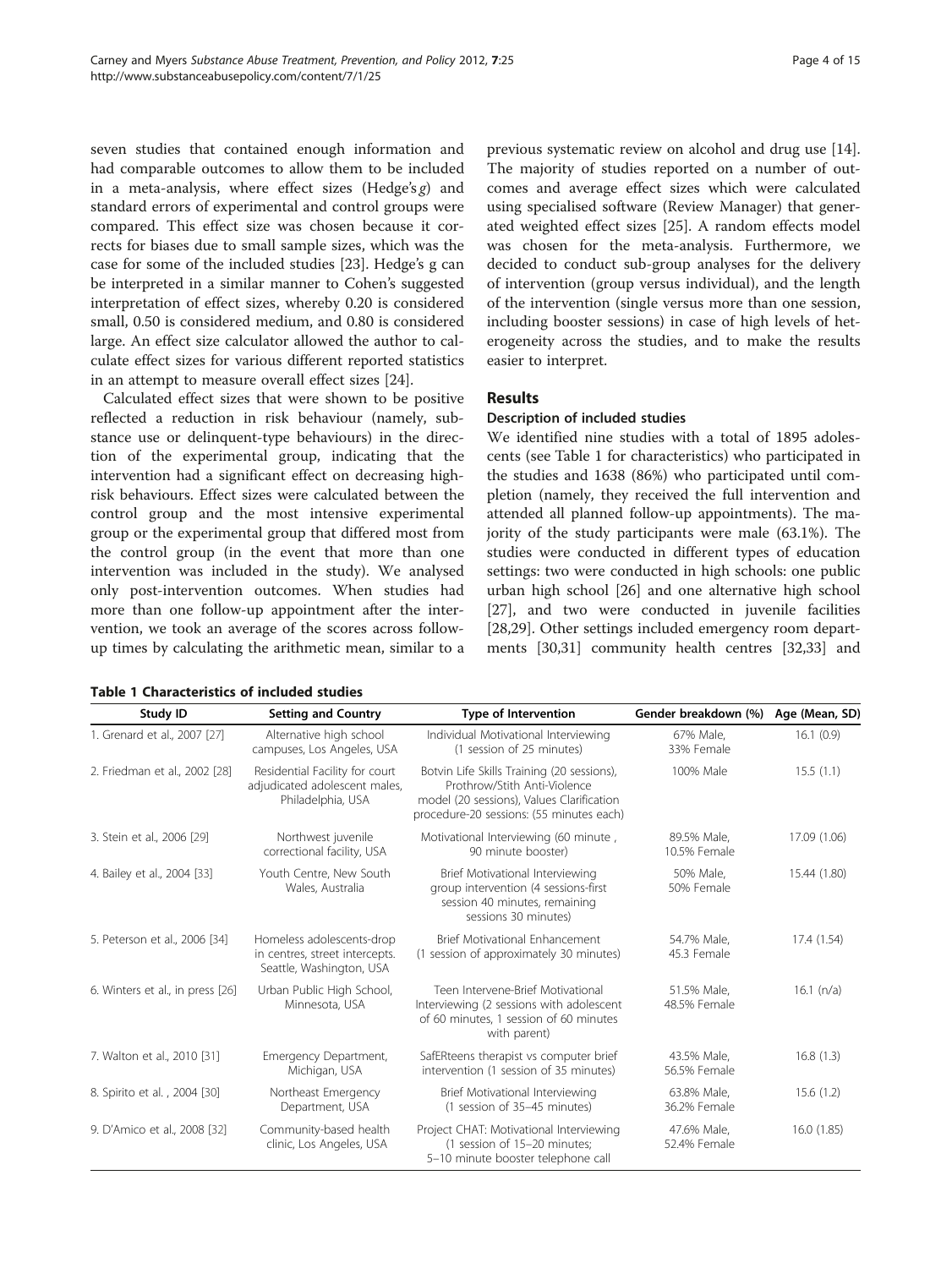youth centres [[34](#page-14-0)]. Eight of the interventions were brief motivational interventions. The remaining study used an intervention that was of longer duration (55 sessions) and also utilised a three-prong approach [[28\]](#page-14-0) which consisted of a life skills training (LST) model (Botvin LST model), the Prothrow/Stith anti-violence model, and an approach that focused on values clarification. One of these interventions was administered in a group [[32](#page-14-0)] while all the other studies used individual-based interventions. Only one of the studies included a secondary population, namely the substance-using adolescents' parents [[26\]](#page-14-0).

# Quality of included studies

Overall, the studies were of a high quality, with the majority of them controlling for attrition or low levels of study dropout. The participants in all nine studies were randomly selected to experimental or control groups. Six of these studies were randomized controlled trials [[26,30-34\]](#page-14-0), and the remaining studies had quasiexperimental designs [[27](#page-14-0)-[29\]](#page-14-0). Attrition rates varied across the studies. Only one study [[32\]](#page-14-0) did not discuss participant withdrawal, and it seems that although there was no drop out, it had a small sample size (total  $N = 34$ ). Another study [\[26](#page-14-0)] also reported a very low attrition rate (1.3%) and therefore did not conduct an intention to treat analysis to control for the effects of attrition. Two of the studies used an intention to treat analysis [\[31,34](#page-14-0)]. Others studies found that there were no statistically significant differences between those who withdrew from the study and those that completed the study [\[30,33](#page-14-0)]. At baseline, one of the studies [[32\]](#page-14-0) found that there were no statistically significant differences between groups, but the results indicated that the trend was for the intervention group to be less likely to complete the six month follow up appointment.

All of the studies included follow-up periods to measure substance use and delinquent behaviour after the administration of interventions, ranging from one to 12 month follow-up periods. Outcomes that were measured and reported on included frequency of alcohol and other drug (AOD) use, quantity of AOD use, and binge drinking or heavy drinking. The behavioural outcomes of substance use included negative consequences of AOD use (including legal problems), aggression and violence and driving under the influence of AODs (such as cannabis) (see Table [2\)](#page-5-0).

# Intervention effects

The weighted overall effect size was calculated from seven studies. Two studies [[27,28\]](#page-14-0) did not include enough information on the results to calculate all appropriate statistics and were, therefore, excluded from the meta-analysis. The overall effect size was calculated as  $g = 0.25$  ( $p < 0.001$ ), and significantly favoured the direction of the intervention (experimental group). The results of the subgroup analysis indicated that there was a difference in delivering the intervention in a group setting  $(g = -0.03, p = 0.74)$  [\[33\]](#page-14-0) in comparison to an individual setting ( $g = 0.29$ ,  $p < 0.001$ ) showing better outcomes for interventions delivered in individual formats (Figure [2](#page-6-0)). When overall effect sizes were considered for individual studies, six of the seven interventions effect sizes were small [\[29](#page-14-0)-[34](#page-14-0)], while only one intervention showed a medium to large effect [\[26\]](#page-14-0). The meta-analysis results did, however, indicate a large degree of heterogeneity between the study outcomes ( $X^2 = 43.14$ ,  $p < 0.001$ ), with  $I^2$ (72%) indicating the percentage of the variability in effect estimates that is due to heterogeneity. We therefore conducted further analyses that took into the account the number of intervention sessions provided, by performing subgroup analysis by grouping studies together with similar characteristics. Results indicated that both single  $(g = 0.11, p = 0.008)$  and multiple intervention sessions  $(g = 0.44, p = 0.001)$  had a significant effect on the outcomes, but the effect size was larger for multiple-session interventions. Levels of heterogeneity were not significant for either type of intervention.

#### Comparison of primary outcomes

We first compared the AOD outcomes across six of the seven studies, as one only measured risky behavioural outcomes associated with substance use [\[29](#page-14-0)]. These outcomes included frequency of use, quantity of use, heavy alcohol use and symptoms of misuse and abuse (see Figure [3](#page-7-0)). The meta-analysis results showed that when alcohol and drug outcomes were considered together, the overall effect size was significant at  $g = 0.24$  ( $p < 0.0001$ ). The largest effect size for the AOD outcomes was 0.70 [[26\]](#page-14-0). The heterogeneity statistics also indicated that the heterogeneity between studies was significant ( $X^2 = 38.67$ ,  $p < 0.001$ ,  $I^2 = 74\%$ ). Once a subgroup analysis was conducted, individual interventions had a significant effect ( $g = 0.27$ ,  $p = 0.03$ ) while the group-delivered intervention did not have a significant effect ( $g = 0.09$ ,  $p = 0.70$ ). The heterogeneity for single-session and multiple-session interventions was not significant. Having more than one session seemed to have a bigger effect ( $g = 0.58$ ,  $p = 0.006$ ) on AOD outcomes than a single intervention session  $(g = 0.09, p = 0.01).$ 

Alcohol frequency: Five of the seven studies measured alcohol frequency [[26,30](#page-14-0)-[33\]](#page-14-0) (defined as the number of times alcohol was used in the 30 days prior to the interview). The findings for one study were excluded because they were not provided [[34\]](#page-14-0). The overall effect size was significant at 0.44 ( $p = 0.008$ ). Also, the heterogeneity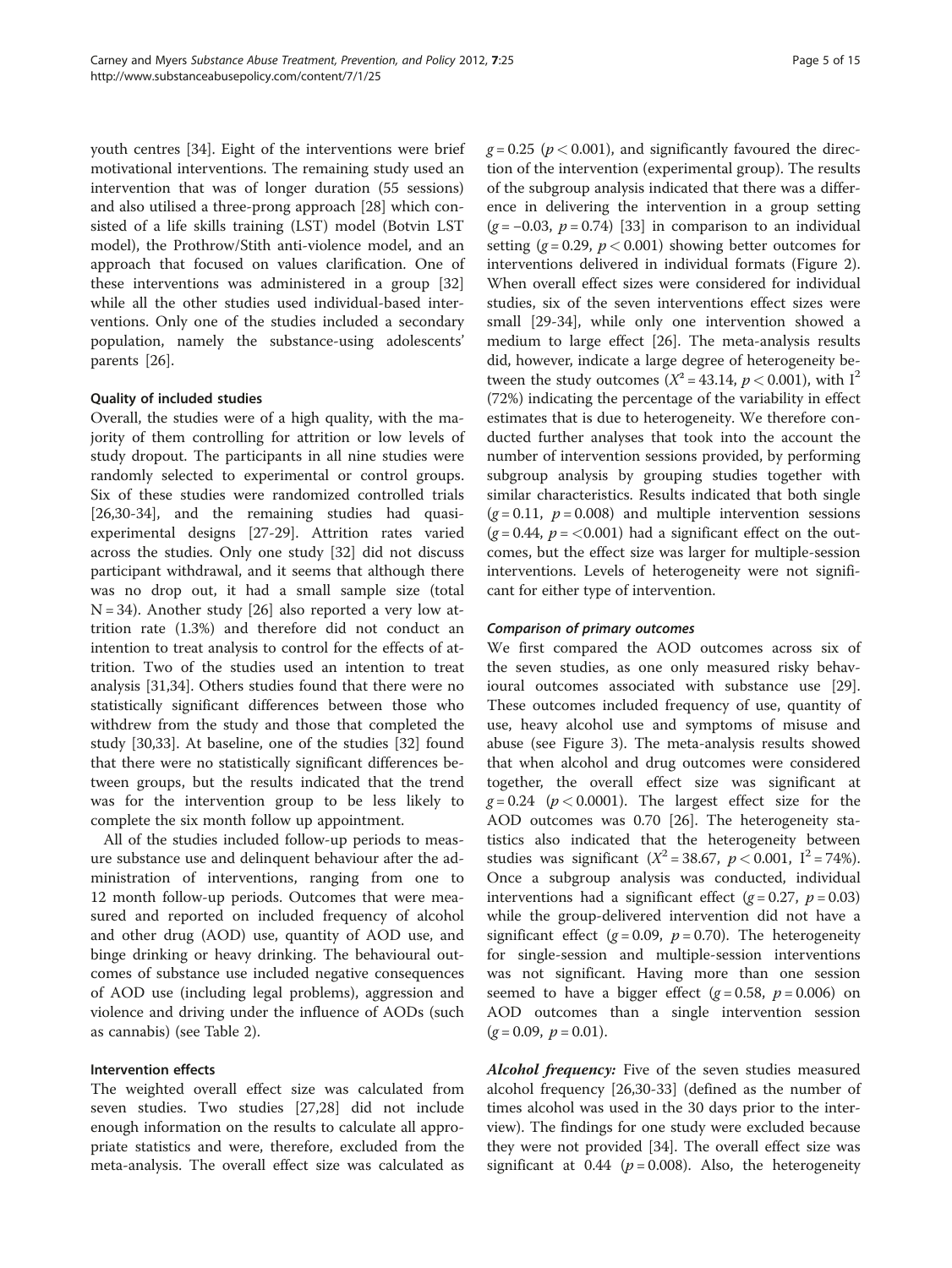# <span id="page-5-0"></span>Table 2 Outcome measures of included studies

| Study ID                                             | Outcome                                                                                                                                                                                             | <b>FU Group</b><br>sizes /attrition<br>rate                                                                            | <b>Intervention Results:</b><br>Mean (SD)*                                                                                                                                                             | <b>Control Results:</b><br>Mean (SD)                                                                               | Hedge'g and SE<br>for Meta-Analysis                                                                        |  |
|------------------------------------------------------|-----------------------------------------------------------------------------------------------------------------------------------------------------------------------------------------------------|------------------------------------------------------------------------------------------------------------------------|--------------------------------------------------------------------------------------------------------------------------------------------------------------------------------------------------------|--------------------------------------------------------------------------------------------------------------------|------------------------------------------------------------------------------------------------------------|--|
| 1. Grenard et al.,<br>2007 [27]                      | Frequency alcohol Frequency marijuana<br>Frequency other drugs Binge drinking<br>Quantity drinks RAPI                                                                                               | 11 Experimental 7<br>Control 18% attrition                                                                             | Not significant<br>Not significant<br>Not significant<br>Not significant<br>Not significant<br>Not significant                                                                                         | Not significant<br>Not significant<br>Not significant<br>Not significant<br>Not significant<br>Not significant     | Unable to calculate                                                                                        |  |
| 2. Friedman et al.,<br>2002 [28]                     | Frequency drug use Frequency alcohol<br>Frequency illegal offenses Drug Selling<br>Violent offences School problems                                                                                 | 110 Experimental 91<br>Control 16% attrition                                                                           | 6.4 3.1 49.9 17.7                                                                                                                                                                                      | n/a                                                                                                                | Only for experimental<br>group                                                                             |  |
| 3. Stein et al.,<br>2006 [29]                        | Frequency of drinking and driving<br>Frequency of marijuana use and driving<br>Frequency of driving with driver who<br>had been drinking Frequency of driving with<br>driver who had used marijuana | 59 Experimental, 45 Control                                                                                            | $0.43$ $(1.3)$ 6.25 $(15.78)$<br>4.68 (11.38) 19.07 (30.59)                                                                                                                                            | 2.32 (4.18), 11.09 (21.4)<br>11.16 (13.85)<br>23.77 (30.94)                                                        | $0.64$ (0.20) 0.26 (0.13)<br>$0.52$ (0.20) $0.15$ (0.08)                                                   |  |
| 4. Bailey et al.,<br>2004 [33]                       | Frequency of alcohol Quantity alcohol<br>Binge drinking Hazardous drinking<br>Risk-taking behaviors                                                                                                 | Experimental: 17, Control: 17                                                                                          | 1.49 (0.86), 1.72 (1.37),<br>$1.57$ (0.7), 4.79 (2.46),<br>2.39 (1.39)                                                                                                                                 | 1.63 (0.98), 1.67 (1.28),<br>$1.67(1.03)$ ,<br>4.96 (2.83), 1.71 (1.21)                                            | 0.15(0.08), 0.04(0.02),<br>$0.11(0.05)$ ,<br>$0.07(0.04)$ , $0.50(0.27)$                                   |  |
| 5. Peterson et al.,<br>2006 [34]                     | Binge drinking Frequency alcohol use<br>Quantity alcohol Frequency marijuana<br>Frequency days of illicit drug use summed<br>days of illicit drug use<br>RAPI: drug use consequences                | 212 (69, 77, 65) (20% attrition)<br>Intention to treat                                                                 | Not significant<br>Not significant<br>Not significant 12.72 (11.54)<br>7.89 (10.32) 8.99 (13.05)<br>Not significant                                                                                    | Not significant<br>Not significant<br>Not significant 12.39 (12.7)<br>7.69 (8.87) 10.63 (15.61)<br>Not significant | 0.06(0.03)0.07(0.04)<br>0.15(0.08)                                                                         |  |
| 6. Winters et al.,<br>in press [26]                  | Frequency alcohol Frequency<br>marijuana # alcohol abuse<br>symptoms #alcohol dependence<br>symptoms # cannabis abuse<br>symptoms #cannabis dependence<br>symptoms PCS                              | Experimental 1(adolescent):<br>134, Experimental<br>2(parent and adolescent): 121,<br>Control: 55 Attrition rate: 1.3% | 2.8 (4.4), 8.3 (14.3),<br>$0.4(1.1)$ , 0.7 $(1.6)$ ,<br>4.3 (3.4), 1.0 (2.1), 12.1 (2.0)                                                                                                               | 10.5 (11.8), 14.9 (18.1),<br>1.3(1.9), 2.6(3.9),<br>$1.8$ (2.6), 2.2 (3.0), 13.5 (3.1)                             | $1.01$ (0.08), 0.42 (0.16),<br>$0.64(0.17)$ ,<br>0.75(0.17), 0.79(0.17),<br>$0.50(0.16)$ , $0.58(0.17)$    |  |
| 7. Walton et al.,<br>2010 [31]                       | Alcohol use frequency/ Quantity of<br>alcohol use Binge drinking<br>Alcohol consequences<br>Peer Aggression Violence                                                                                | Experimental 1(Comp): 209,<br>Experimental 2(Therapist: 209,<br>Control: 208 Attrition rate:<br>15% Intention to Treat | 3MFU: 0.25 (0.22), 6MFU: 0.19 (0.23)<br>3MFU: 0.03 (0.22), 6MFU:<br>0.02 (0.23) 3MFU: 0.41 (0.23),<br>6MFU: 0.59 (0.25) 3MFU:<br>0.30 (0.10); 6MFU: 0.17 (0.11)<br>3MFU: 0.41(0.23); 6MFU: 0.08 (0.09) |                                                                                                                    | 0.22(0.23), 0.03(0.23),<br>0.05(0.24), 0.24(0.11),<br>0.25(0.16)                                           |  |
| 8. Spirito et al.,<br>2004 [30]                      | Frequency alcohol Quantity alcohol<br>High/binge drinking drinking and driving                                                                                                                      | Experimental: 64, Control:<br>60 Attrition rate: 19%                                                                   | $3.07$ (4.25), $3.19$ (2.56),<br>1.59 (2.97) Not significant                                                                                                                                           | 4.15 (5.66), 3.36 (2.95),<br>2.58 (4.33) Not significant                                                           | 0.21(0.11), 0.06(0.03),<br>0.27(0.14)                                                                      |  |
| 9. D'Amico, Miles,<br>Stern & Meredith,<br>2008 [32] | Alcohol consequences Frequency<br>alcohol Quantity of drinks Heavy<br>drinking (+3 drinks) Marijuana                                                                                                | Experimental: 22, Control: 20 Attrition: 34%                                                                           | n/a                                                                                                                                                                                                    | n/a                                                                                                                | $0.07$ (0.14), 0.42 (0.63),<br>$0.11(0.42)$ ,<br>$0.20$ (0.35), 0.30 (0.19),<br>$0.77$ (0.26), 0.44 (0.56) |  |

\*Note: for Walton et al. (2010) and Damico, Miles, Stern & Meredith (2008) the results were already provided as effect sizes and standard errors.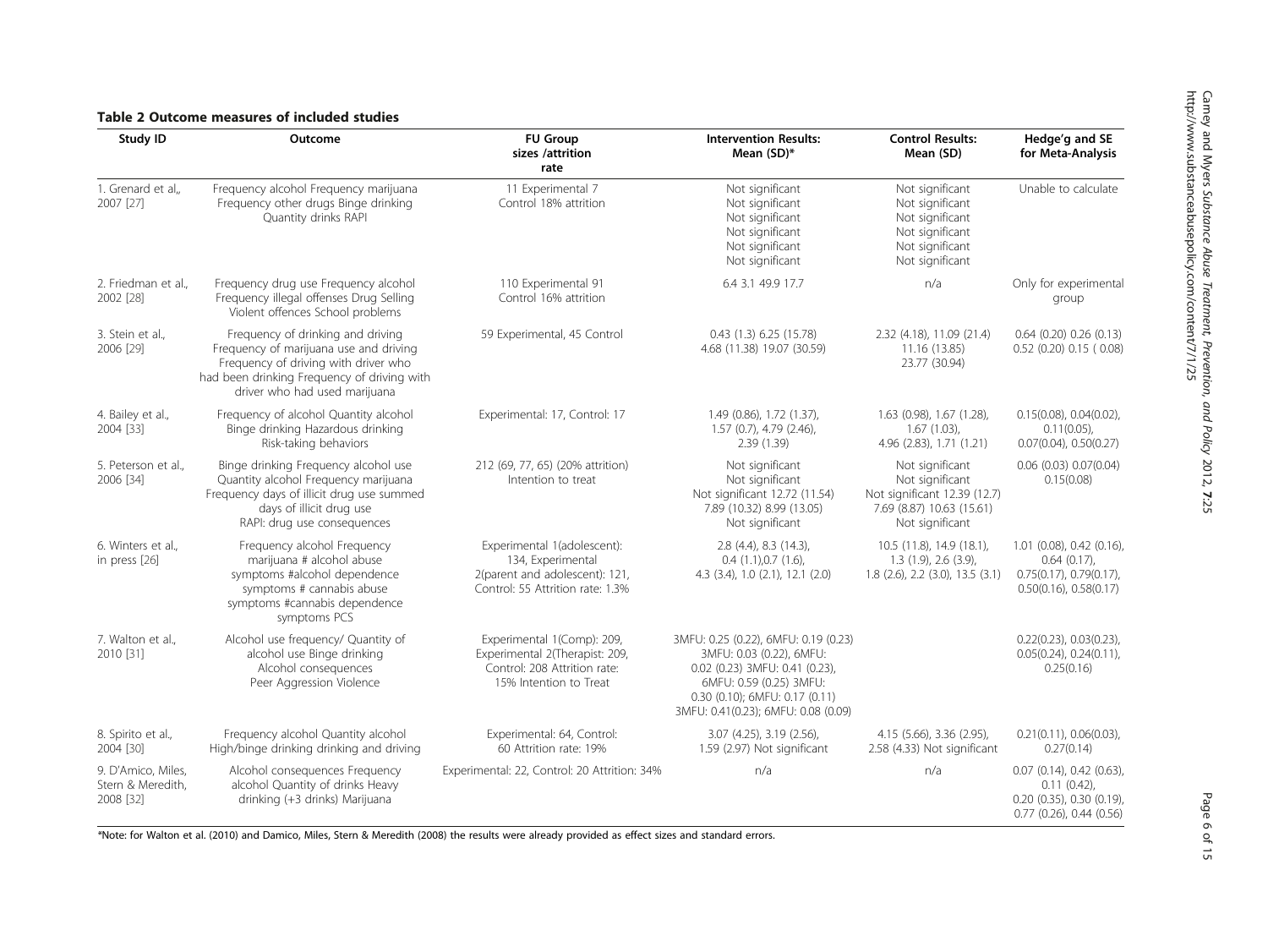<span id="page-6-0"></span>

statistics indicated that the heterogeneity between studies was significant ( $X^2 = 114.22$ ,  $p < 0.001$ ,  $I^2 = 93\%$ ). The subgroup analysis results indicated that the intervention delivered in a group format did not have a significant effect on alcohol frequency ( $g = 0.15$ ,  $p = 0.06$ ), nor did the intervention delivered in an individual format significantly reduce alcohol frequency ( $g = 0.49$ ,  $p = 0.09$ ). Further subgroup analysis showed that the provision of both single ( $g = 0.21$ ,  $p = 0.003$ ) and multiple session individual interventions ( $g = 1.00$ ,  $p < 0.001$ ) was effective, although the intervention effect was greater when delivered across multiple sessions. We found acceptable levels of heterogeneity for these interventions (see Figure [4](#page-8-0)).

Alcohol quantity: Four of the studies [\[30](#page-14-0)-[33](#page-14-0)] measured alcohol quantity (how many drinks participants consumed on a typical drinking day 30 days prior to the interview). The effect size was small at 0.05, but significant ( $p < 0.001$ ). There was no significant heterogeneity between studies ( $X^2 = 1.60$ ,  $p = 0.95$ ,  $I^2 = 0\%$ ). Subgroup analyses showed that interventions delivered on an individual basis had a significant effect ( $g = 0.06$ ,  $p = 0.03$ ), as did the intervention delivered in a group setting  $(g = 0.04, p = 0.05)$ . Studies that delivered a single individual session had a significant effect on alcohol quantity  $(g = 0.06, p = 0.04)$ , while the study that delivered more than one session did not have a significant effect  $(g = 0.11, p = 0.79;$  Figure [5\)](#page-9-0).

Binge drinking Four studies [\[29,31-33\]](#page-14-0) measured binge drinking as drinking three, five, six or more drinks respectively at one time period among adolescent participants. The overall mean difference score was significantly different to zero ( $g = 0.14$ ,  $p = 0.001$ ). No significant heterogeneity was found between studies ( $X^2 = 2.59$ ,  $p = 0.86$ ,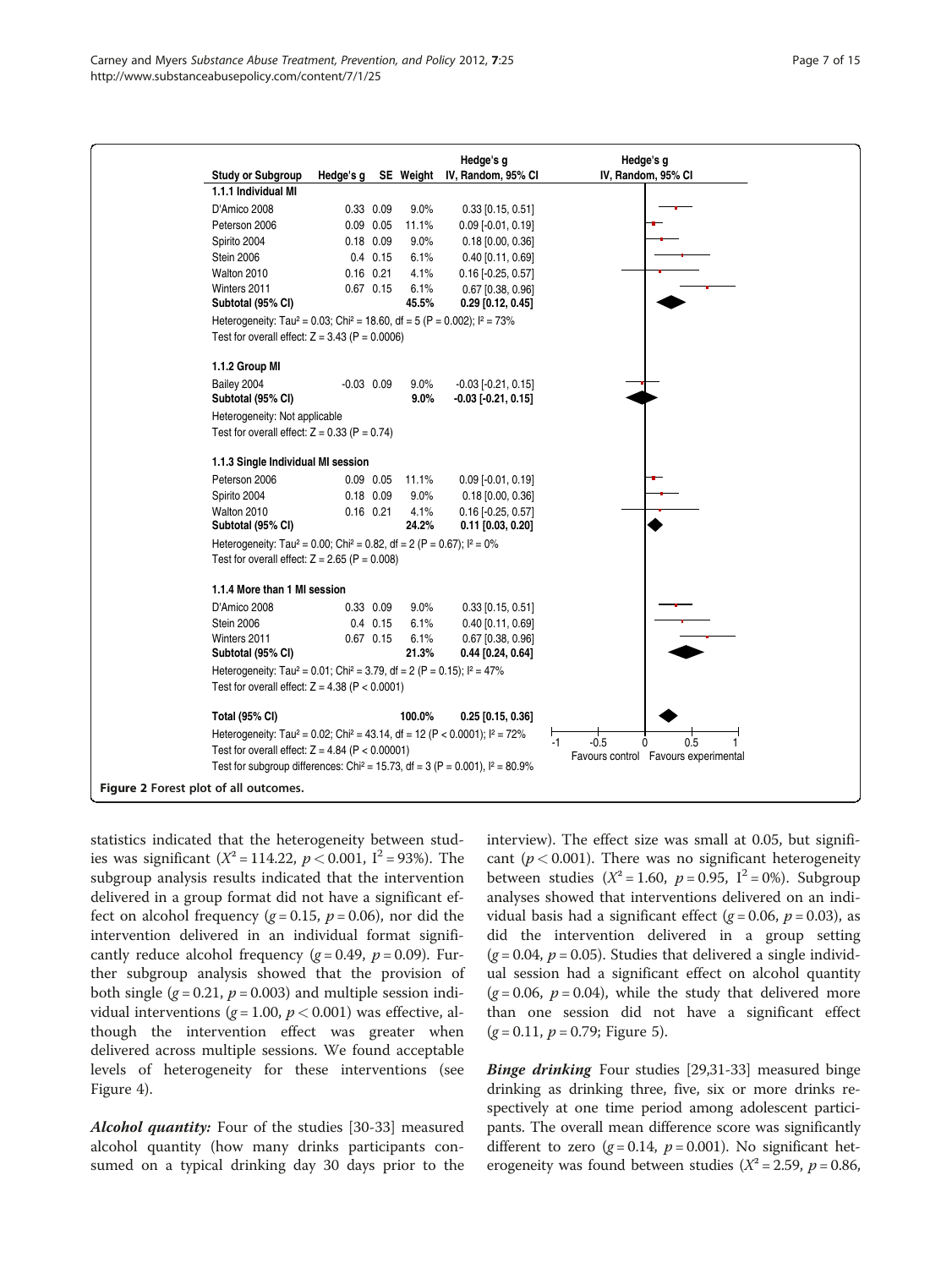<span id="page-7-0"></span>

 $I^2$ =0). The interventions delivered to individual adolescents did not significantly reduce binge drinking  $(g = 0.20,$  $p = 0.07$ ) while the one delivered in a group format did have a significant effect on binge drinking  $(g = 0.11)$ ,  $p = 0.03$ ). Subgroup analysis regarding the mode of intervention delivery (individual vs. multiple sessions) did not yield any significant differences (see Figure [6](#page-10-0)).

Marijuana/Cannabis frequency: Three of the studies contained a measure that asked study participants about how often they used marijuana in the 30 days prior to the interview [[26](#page-14-0),[32](#page-14-0),[34](#page-14-0)]. The overall effect size was 0.22 and was not significant ( $p = 0.16$ ). The heterogeneity statistics also indicated that the heterogeneity between studies was acceptable ( $X^2 = 5.32$ ,  $p = 0.07$ ,  $I^2 = 62$ %). All of the studies delivered individual interventions. While single-session interventions had a significant effect on outcomes  $(g = 0.06, p = 0.05)$ , a stronger effect size was obtained for multiple-session interventions  $(g=0.42,$   $p = 0.006$ ) which had acceptable levels of heterogeneity (see Figure [7](#page-10-0)).

#### Comparison of secondary outcomes

A number of behavioural outcomes were measured in the seven studies included in the meta-analysis. These included specific instruments that measured risky behaviours associated with AOD use, such as the Rutgers Alcohol Problem Index (RAPI), which examines AOD-related fighting and aggressive behaviour [[34](#page-14-0)] and the Personal Consequences Scale (PCS) which examines legal consequences and other problematic behaviours [\[26](#page-14-0)]. Other outcomes included driving under the influence of AODs [[29,30](#page-14-0)], violent and aggressive behaviours [\[31](#page-14-0)], and other risky behaviours [[33](#page-14-0)] and consequences [\[26,31,32,34\]](#page-14-0) associated with AOD use. Two of the seven studies were excluded because findings on behavioural outcomes were not provided [[30,34\]](#page-14-0). The results of the meta-analysis on behavioural outcomes reached statistical significance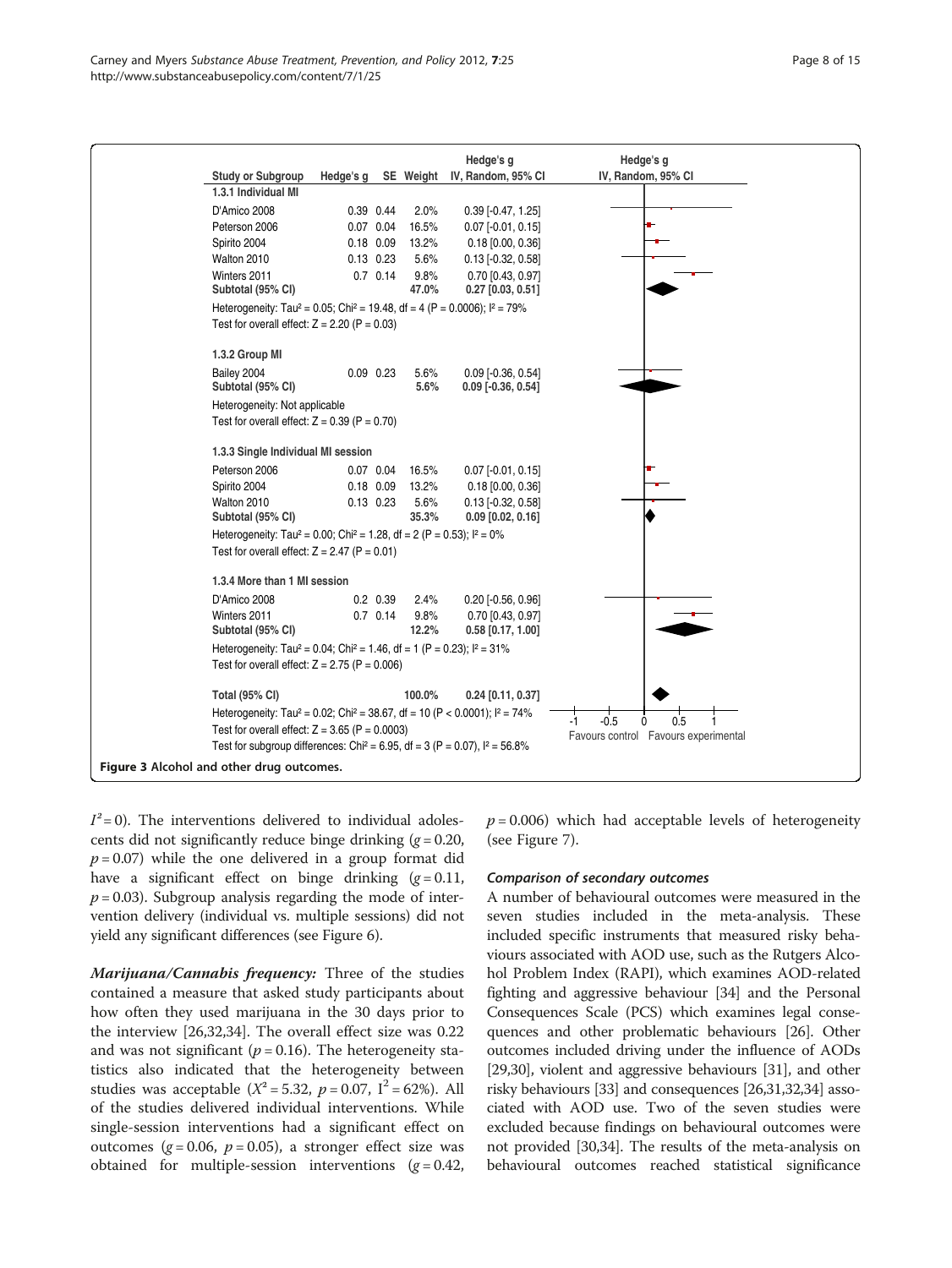<span id="page-8-0"></span>

 $(g = 0.28, p < 0.001)$ . In addition, the heterogeneity statistics indicated that the heterogeneity between studies was significant  $(X^2 = 17.29, p = 0.03, I^2 = 54\%)$  and it was therefore difficult to compare findings across studies (see Figure [8](#page-11-0)). To further understand findings, subgroup analyses were conducted. These showed that interventions delivered in an individual format ( $g = 0.34$ ,  $p < 0.001$ ) had a significant effect on behavioural outcomes, while the control group showed better outcomes than the experimental group for the intervention delivered in a group format ( $g = -0.52$ ,  $p = 0.05$ ). Individual interventions that consisted of multiple sessions ( $g = 0.39$ ,  $p < 0.001$ ) had a significant effect on behaviour outcomes, while those that consisted of single sessions did not have a significant effect ( $g = 0.18$ ,  $p = 0.29$ ). Heterogeneity levels were acceptable for these subgroup analyses. Further analysis showed drug use consequences were significant  $(g=0.31, p=0.02)$  but alcohol consequences  $(g=0.06,$  $p = 0.59$ ) were not significant (see Figures [9](#page-11-0) and [10\)](#page-12-0). A subgroup analysis showed that the provision of more than one intervention session significantly reduced drug use consequences  $(g = 0.45, p = 0.001)$ .

# **Discussion**

This review is the first of its kind to examine the impact of early interventions on adolescent substance use and behavioural outcomes. To the best of our knowledge, there are no other reviews that measure the effect that brief interventions have on substance use and behavioural outcomes. This review therefore adds valuable evidence for interventions that address two risk behaviours simultaneously. This is important for policy makers for a number of reasons. First, all the interventions included in the meta-analysis reported significant reductions in drug and alcohol use, providing strong evidence in support of the effectiveness of early interventions for adolescent substance use. This indicates the effectiveness of treating adolescents early as their substance use progresses, that is, before they need specialised treatment [\[19](#page-14-0)] or face unwanted consequences such as incarceration.

Second, the majority of the early interventions included in this systematic review were brief in nature. This suggests that interventions do not need to be lengthy to be effective with adolescents. This is important for policy makers as there are cost implications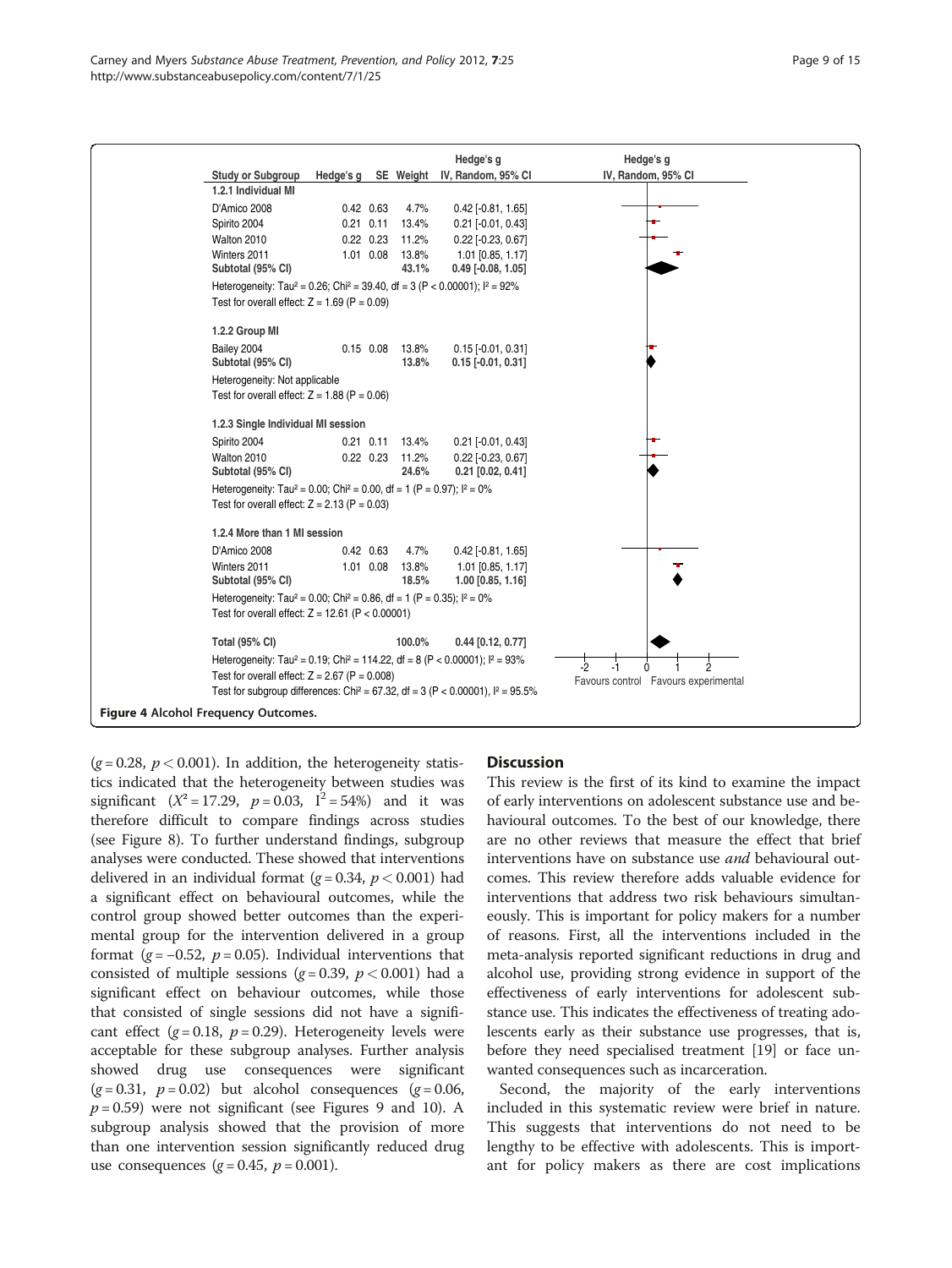<span id="page-9-0"></span>

associated with lengthier interventions. Brief interventions are among some of the most cost-effective types of behavioural treatments [[35\]](#page-14-0), and may be especially useful in low- and middle-income countries where health care systems are burdened and have few resources available for intensive behavioural interventions. To ensure that adolescents are reached early, they should be targeted while still at school. Furthermore, screening for identification of appropriate adolescents should be conducted in a number of places. This could possibly further take some of the burden off more specialised treatment providers, and provide services to adolescents who do not have access to the health care system [\[19\]](#page-14-0).

Third, this review provides evidence for the format best suited to delivering these interventions to at-risk adolescents. When subgroup analyses were conducted to compare the effectiveness of interventions delivered in individual versus group format and those delivered over single versus multiple intervention sessions, a clear pattern of findings emerged which favoured the delivery of interventions in an individual-format and over multiple sessions. For example, interventions delivered in an individual format across multiple sessions had a much greater effect on the frequency of alcohol use and the frequency of cannabis use than single-session interventions or those delivered in a group-format.

Similarly, the results of the overall meta-analysis found that the interventions had a significant effect on problem and criminal behaviours related to substance use, and subgroup analyses found that interventions delivered in an individual-format and over multiple sessions had significant, albeit relatively small, effects on behavioural outcomes. In contrast, interventions delivered in group formats or in single sessions did not have the desired effect on behavioural outcomes [[33\]](#page-14-0). This is in keeping with findings from a previous study [[18\]](#page-14-0) that found group interventions to be harmful for high-risk adolescents, for both short- and longer-term outcomes such as convictions for criminal activities and psychiatric problems. Further, a single intervention session may not be long enough to change relatively entrenched behaviours. While these findings of the subgroup analysis suggest that effective early interventions for addressing adolescent substance use and related problem behaviours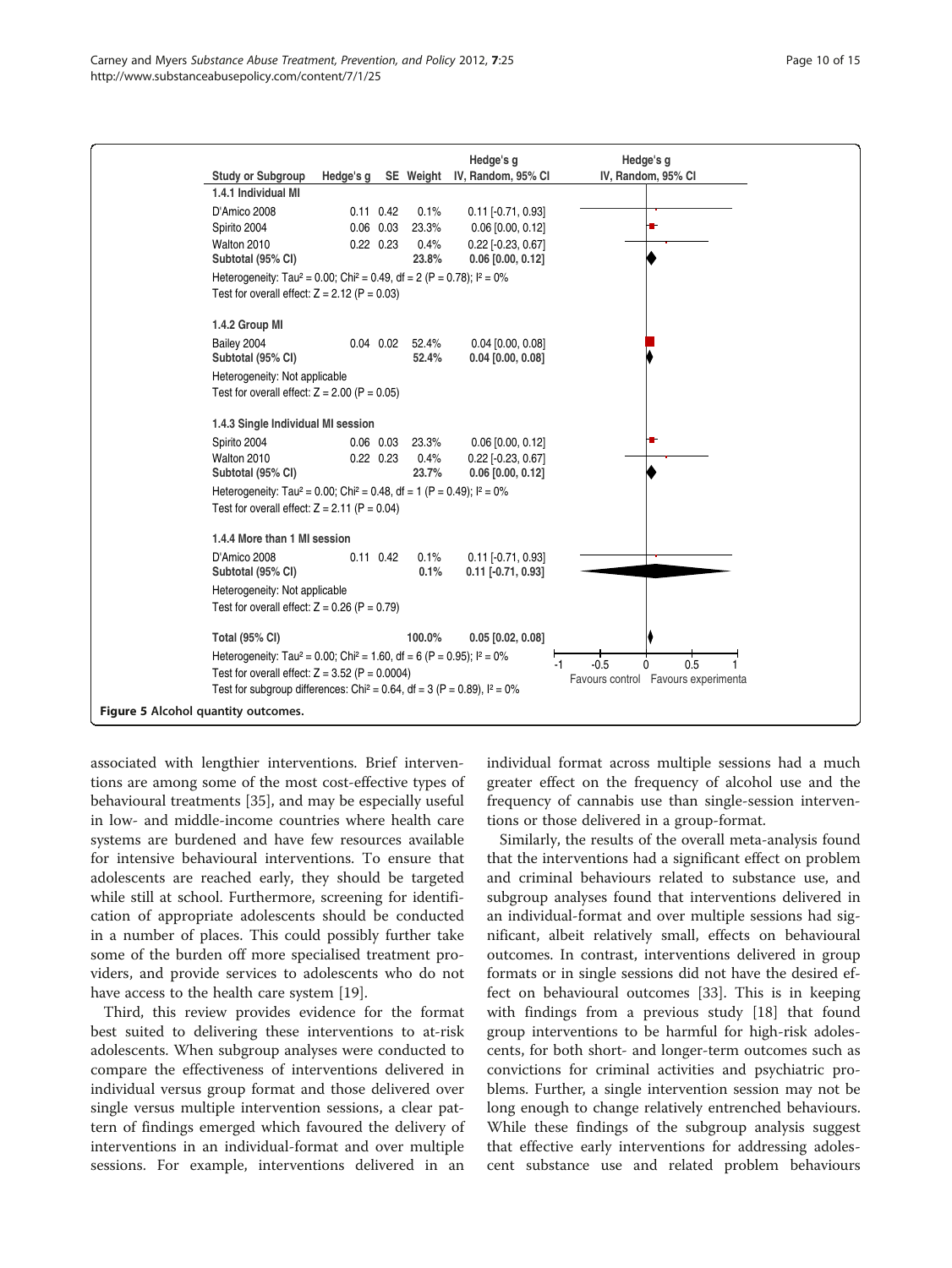<span id="page-10-0"></span>

|                                  |                                                                                                  |             |        | Hedge's g                                                                                 | Hedge's g                                             |
|----------------------------------|--------------------------------------------------------------------------------------------------|-------------|--------|-------------------------------------------------------------------------------------------|-------------------------------------------------------|
|                                  | <b>Study or Subgroup</b>                                                                         |             |        | Hedge's g SE Weight IV, Random, 95% CI                                                    | IV, Random, 95% CI                                    |
|                                  | 1.6.1 Single Individual MI session                                                               |             |        |                                                                                           |                                                       |
| Peterson 2006                    |                                                                                                  | $0.06$ 0.03 | 57.3%  | $0.06$ [0.00, 0.12]                                                                       |                                                       |
|                                  | Subtotal (95% CI)                                                                                |             | 57.3%  | $0.06$ [0.00, 0.12]                                                                       |                                                       |
|                                  | Heterogeneity: Not applicable                                                                    |             |        |                                                                                           |                                                       |
|                                  | Test for overall effect: $Z = 2.00$ (P = 0.05)                                                   |             |        |                                                                                           |                                                       |
|                                  | 1.6.2 More than 1 MI session                                                                     |             |        |                                                                                           |                                                       |
| D'Amico 2008                     |                                                                                                  | 0.44 0.56   | 6.7%   | $0.44$ [-0.66, 1.54]                                                                      |                                                       |
| Winters 2011                     |                                                                                                  | 0.42 0.16   | 36.0%  | 0.42 [0.11, 0.73]                                                                         |                                                       |
|                                  | Subtotal (95% CI)                                                                                |             | 42.7%  | $0.42$ [0.12, 0.72]                                                                       |                                                       |
|                                  | Heterogeneity: Tau <sup>2</sup> = 0.00; Chi <sup>2</sup> = 0.00, df = 1 (P = 0.97); $l^2 = 0\%$  |             |        |                                                                                           |                                                       |
|                                  | Test for overall effect: $Z = 2.74$ (P = 0.006)                                                  |             |        |                                                                                           |                                                       |
| <b>Total (95% CI)</b>            |                                                                                                  |             | 100.0% | $0.22$ [-0.09, 0.52]                                                                      |                                                       |
|                                  | Heterogeneity: Tau <sup>2</sup> = 0.04; Chi <sup>2</sup> = 5.32, df = 2 (P = 0.07); $I^2 = 62\%$ |             |        |                                                                                           |                                                       |
|                                  | Test for overall effect: $Z = 1.39$ (P = 0.16)                                                   |             |        |                                                                                           | $-0.5$<br>0.5<br>Favours control Favours experimental |
|                                  |                                                                                                  |             |        | Test for subgroup differences: Chi <sup>2</sup> = 5.32, df = 1 (P = 0.02), $l^2 = 81.2\%$ |                                                       |
| Figure 7 Marijuana use outcomes. |                                                                                                  |             |        |                                                                                           |                                                       |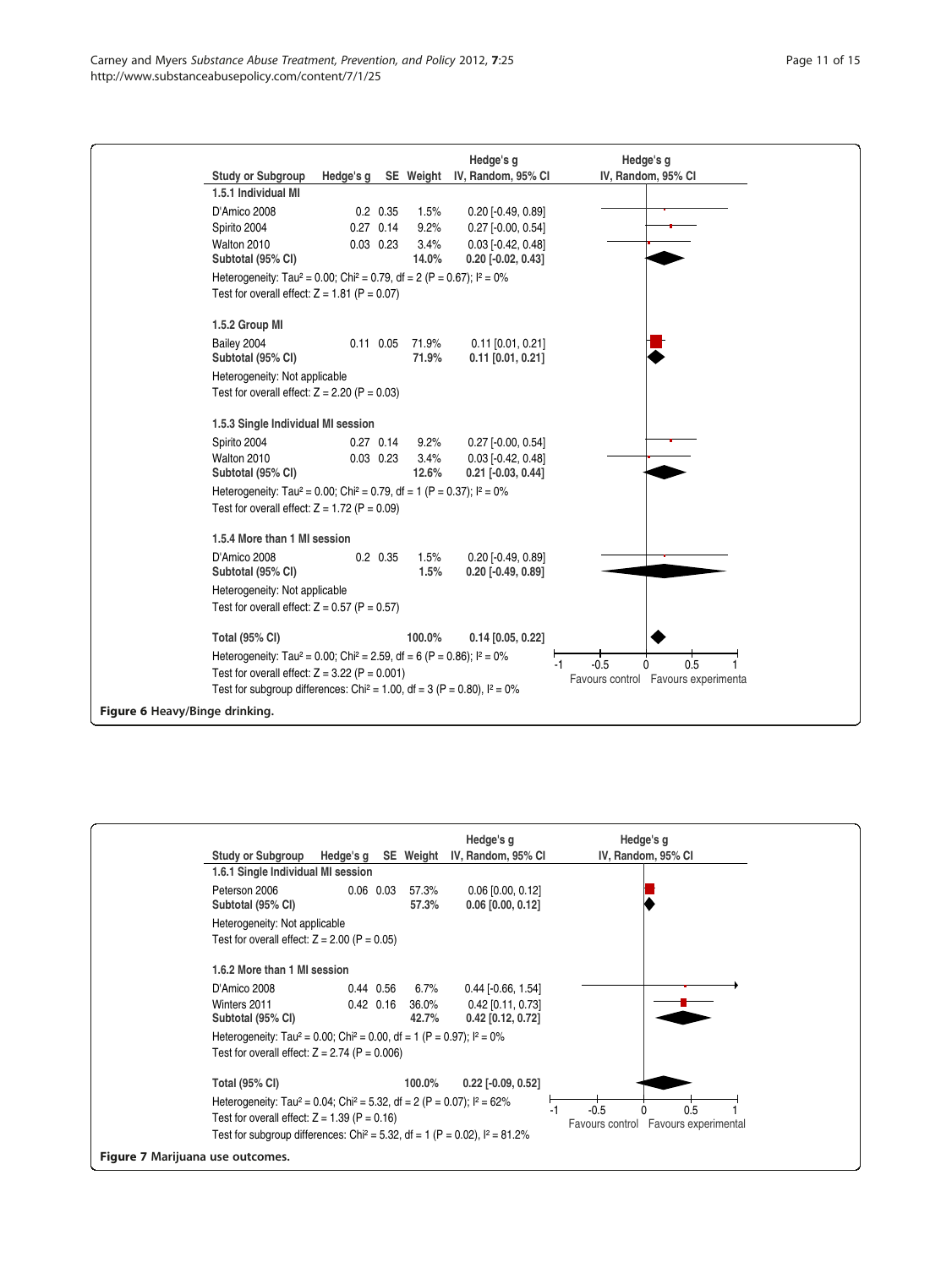<span id="page-11-0"></span>

|                                    |                                                                                                          |        | Hedge's g                              | Hedge's g                                  |  |  |  |
|------------------------------------|----------------------------------------------------------------------------------------------------------|--------|----------------------------------------|--------------------------------------------|--|--|--|
| <b>Study or Subgroup</b>           |                                                                                                          |        | Hedge's g SE Weight IV, Random, 95% CI | IV, Random, 95% CI                         |  |  |  |
| 1.7.1 Individual MI Session        |                                                                                                          |        |                                        |                                            |  |  |  |
| D'Amico 2008                       | 0.19 0.17 11.3%                                                                                          |        | $0.19$ [-0.14, 0.52]                   |                                            |  |  |  |
| Stein 2006                         | 0.39 0.15 12.6%                                                                                          |        | $0.39$ [0.10, 0.68]                    |                                            |  |  |  |
| Walton 2010                        | 0.18 0.17 11.3%                                                                                          |        | $0.18$ [-0.15, 0.51]                   |                                            |  |  |  |
| Winters 2011                       | $0.58$ 0.17                                                                                              | 11.3%  | $0.58$ [0.25, 0.91]                    |                                            |  |  |  |
| Subtotal (95% CI)                  |                                                                                                          | 46.7%  | $0.34$ [0.16, 0.52]                    |                                            |  |  |  |
|                                    | Heterogeneity: Tau <sup>2</sup> = 0.01; Chi <sup>2</sup> = 3.77, df = 3 (P = 0.29); $I^2 = 20\%$         |        |                                        |                                            |  |  |  |
|                                    | Test for overall effect: $Z = 3.66$ (P = 0.0002)                                                         |        |                                        |                                            |  |  |  |
| 1.7.2 Group MI Session             |                                                                                                          |        |                                        |                                            |  |  |  |
| Bailey 2004                        | $-0.52$ 0.27                                                                                             | 6.7%   | $-0.52$ [ $-1.05, 0.01$ ]              |                                            |  |  |  |
| Subtotal (95% CI)                  |                                                                                                          | 6.7%   | $-0.52$ [ $-1.05, 0.01$ ]              |                                            |  |  |  |
| Heterogeneity: Not applicable      |                                                                                                          |        |                                        |                                            |  |  |  |
|                                    | Test for overall effect: $Z = 1.93$ (P = 0.05)                                                           |        |                                        |                                            |  |  |  |
| 1.7.3 Single Individual MI session |                                                                                                          |        |                                        |                                            |  |  |  |
| Walton 2010                        | $0.18$ 0.17                                                                                              | 11.3%  | $0.18$ [-0.15, 0.51]                   |                                            |  |  |  |
| Subtotal (95% CI)                  |                                                                                                          | 11.3%  | $0.18$ [-0.15, 0.51]                   |                                            |  |  |  |
| Heterogeneity: Not applicable      |                                                                                                          |        |                                        |                                            |  |  |  |
|                                    | Test for overall effect: $Z = 1.06$ (P = 0.29)                                                           |        |                                        |                                            |  |  |  |
| 1.7.4 More than 1 MI session       |                                                                                                          |        |                                        |                                            |  |  |  |
| D'Amico 2008                       | 0.19 0.17 11.3%                                                                                          |        | $0.19$ [-0.14, 0.52]                   |                                            |  |  |  |
| Stein 2006                         | $0.4$ 0.15                                                                                               | 12.6%  | $0.40$ [0.11, 0.69]                    |                                            |  |  |  |
| Winters 2011                       | $0.58$ 0.17                                                                                              | 11.3%  | $0.58$ [0.25, 0.91]                    |                                            |  |  |  |
| Subtotal (95% CI)                  |                                                                                                          | 35.3%  | $0.39$ [0.18, 0.60]                    |                                            |  |  |  |
|                                    | Heterogeneity: Tau <sup>2</sup> = 0.01; Chi <sup>2</sup> = 2.64, df = 2 (P = 0.27); l <sup>2</sup> = 24% |        |                                        |                                            |  |  |  |
|                                    | Test for overall effect: $Z = 3.62$ (P = 0.0003)                                                         |        |                                        |                                            |  |  |  |
| <b>Total (95% CI)</b>              |                                                                                                          | 100.0% | $0.28$ [0.12, 0.45]                    |                                            |  |  |  |
|                                    | Heterogeneity: Tau <sup>2</sup> = 0.03; Chi <sup>2</sup> = 17.29, df = 8 (P = 0.03); $1^2 = 54\%$        |        |                                        | $-0.5$<br>0.5<br>$\Omega$                  |  |  |  |
|                                    | Test for overall effect: $Z = 3.32$ (P = 0.0009)                                                         |        |                                        | -1<br>Favours control Favours experimental |  |  |  |
|                                    | Test for subgroup differences: Chi <sup>2</sup> = 10.56, df = 3 (P = 0.01), $I^2 = 71.6\%$               |        |                                        |                                            |  |  |  |
| Figure 8 Behavioral outcomes.      |                                                                                                          |        |                                        |                                            |  |  |  |
|                                    |                                                                                                          |        |                                        |                                            |  |  |  |

|                                 |                                                                                                  |                     |             |        | Hedge's g            | Hedge's g                            |  |
|---------------------------------|--------------------------------------------------------------------------------------------------|---------------------|-------------|--------|----------------------|--------------------------------------|--|
|                                 | <b>Study or Subgroup</b>                                                                         | Hedge's g SE Weight |             |        | IV, Random, 95% CI   | IV, Random, 95% CI                   |  |
|                                 | 1.8.1 Single Individual MI session                                                               |                     |             |        |                      |                                      |  |
|                                 | Peterson 2006                                                                                    |                     | $0.15$ 0.08 | 45.0%  | $0.15$ [-0.01, 0.31] |                                      |  |
|                                 | Subtotal (95% CI)                                                                                |                     |             | 45.0%  | $0.15$ [-0.01, 0.31] |                                      |  |
|                                 | Heterogeneity: Not applicable                                                                    |                     |             |        |                      |                                      |  |
|                                 | Test for overall effect: $Z = 1.88$ (P = 0.06)                                                   |                     |             |        |                      |                                      |  |
|                                 |                                                                                                  |                     |             |        |                      |                                      |  |
|                                 | 1.8.2 More than 1 MI session                                                                     |                     |             |        |                      |                                      |  |
|                                 | D'Amico 2008                                                                                     |                     | $0.3$ 0.19  | 26.0%  | $0.30$ [-0.07, 0.67] |                                      |  |
|                                 | Winters 2011                                                                                     |                     | 0.58 0.17   | 29.0%  | $0.58$ [0.25, 0.91]  |                                      |  |
|                                 | Subtotal (95% CI)                                                                                |                     |             | 55.0%  | $0.45$ [0.18, 0.73]  |                                      |  |
|                                 | Heterogeneity: Tau <sup>2</sup> = 0.01; Chi <sup>2</sup> = 1.21, df = 1 (P = 0.27); $l^2 = 17\%$ |                     |             |        |                      |                                      |  |
|                                 | Test for overall effect: $Z = 3.25$ (P = 0.001)                                                  |                     |             |        |                      |                                      |  |
|                                 | <b>Total (95% CI)</b>                                                                            |                     |             | 100.0% | $0.31$ [0.05, 0.58]  |                                      |  |
|                                 | Heterogeneity: Tau <sup>2</sup> = 0.03; Chi <sup>2</sup> = 5.36, df = 2 (P = 0.07); $l^2 = 63\%$ |                     |             |        |                      |                                      |  |
|                                 | Test for overall effect: $Z = 2.32$ (P = 0.02)                                                   |                     |             |        |                      | $-0.5$<br>0.5                        |  |
|                                 | Test for subgroup differences: Chi <sup>2</sup> = 3.55, df = 1 (P = 0.06), $I^2 = 71.8\%$        |                     |             |        |                      | Favours control Favours experimental |  |
|                                 |                                                                                                  |                     |             |        |                      |                                      |  |
| Figure 9 Drug use consequences. |                                                                                                  |                     |             |        |                      |                                      |  |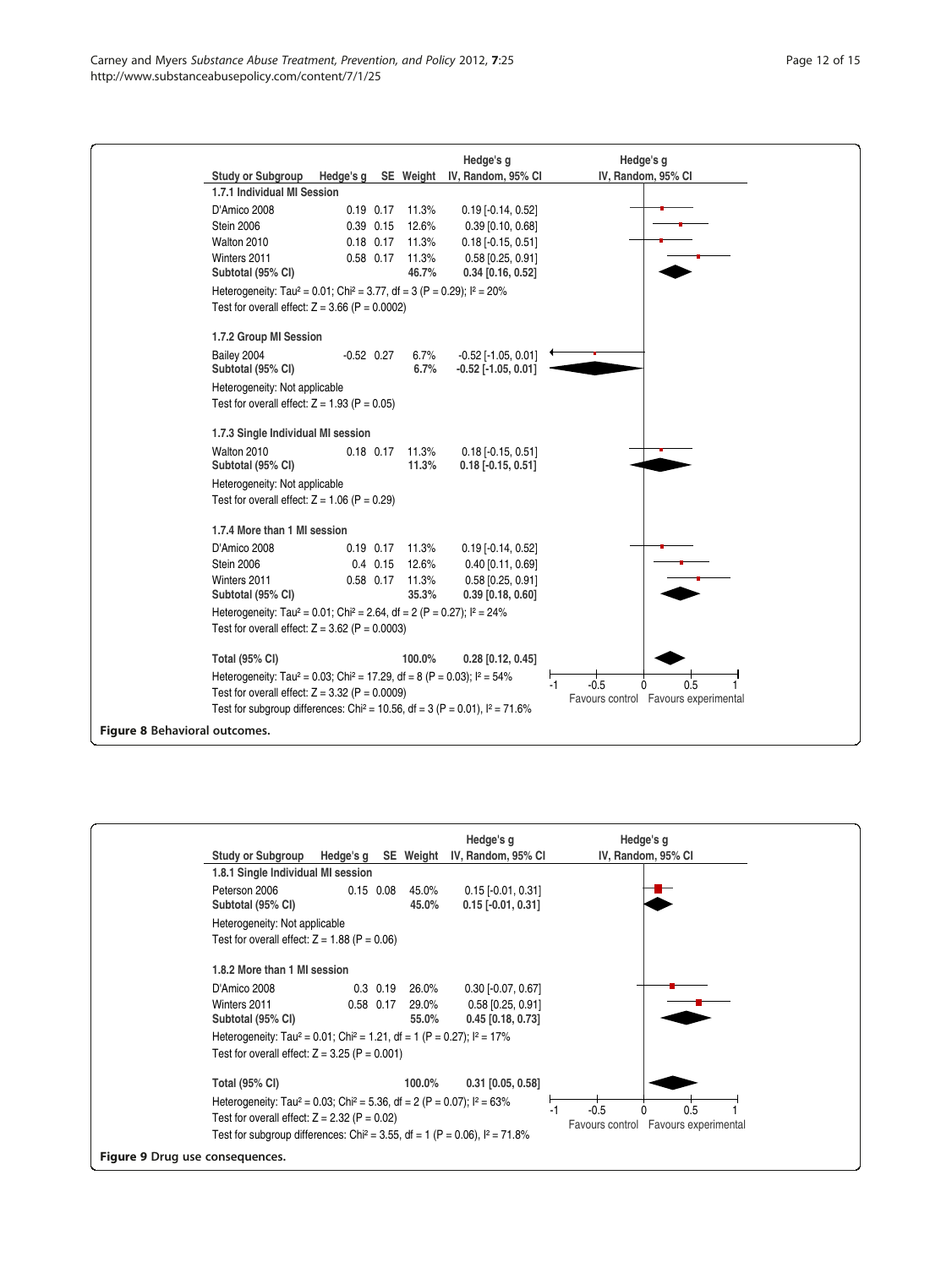<span id="page-12-0"></span>

should be in an individual-format and delivered over multiple sessions, this needs to be further researched as the effect sizes (particularly for behavioural outcomes) remain small and few studies have directly examined behavioural outcomes for substance use interventions delivered in group formats. In low- and middle-income countries especially, where resources are often limited, group-format interventions are cost effective and providing a one-on-one intervention in schools may not always be feasible or affordable. Furthermore, there was only one group-format intervention that met the inclusion criteria for this review, which cannot be generalised to all types of group interventions. Clearly this is an area that warrants more research in low- and middle-income countries before policy recommendations can be made.

It should be noted that the small effect sizes obtained could be due to several factors, including measurement issues. For instance, some studies used measures that included multiple consequences of substance use that were not necessarily related to the behavioural outcomes of interest, and these could not be separated out in the meta-analysis (for example, getting in to trouble with family [[32\]](#page-14-0)). Also, the time frames of the follow-up measurements may have influenced the results. Brief interventions can have immediate effects on substance use outcomes but other behavioural outcomes are often more distal outcomes of these interventions. It may be necessary to conduct research that includes longer follow up periods to accurately assess whether the intervention has an impact on other behavioural outcomes.

Fourth, the review is useful as it provides clear guidelines regarding the strength of interventions and also points to interventions that seem more likely to be effective than others. This will be of value to policy makers who are looking for a strong evidence base to

guide the adoption of one intervention vis-à-vis others. Furthermore, some of the studies clearly seemed more effective than others, for example the outcome effect size for Winter et al's [[26](#page-14-0)] Teen Intervene were generally consistently larger than that of the other studies. Teen Intervene has been registered with the U.S. National Registry of Evidence-based Programs and Practices since 2007 [[36](#page-14-0)]. Of the nine interventions included in this systematic review, it is the only intervention that included a session with the adolescents' parents. Previous research has indicated that the involvement of key family members in interventions with substance-using adolescents who also face other problems (such as truancy and involvement in justice-diversion programs) is useful and may lead to sustained outcomes [[37\]](#page-14-0). This review clearly suggests that Teen Intervene is a powerful intervention for adolescents who use substances. However, it may need to be expanded to include a stronger focus on delinquent-type behaviours (and not just legal consequences associated with substance use).

Findings from this study should be considered in the light of some limitations. First, there was substantial heterogeneity between the studies. In this systematic review, the length of follow up appointments and study quality, especially in defining and reporting outcomes, varied substantially across studies. This highlights the need for standardised outcome measures for substance use and other behavioural outcomes, as well as guidelines for the choice of follow up periods for intervention studies. Another weakness was that only two of the studies reported an intention to treat analysis, and while one of the remaining studies had an extremely low loss to followup rate [\[26\]](#page-14-0), the remaining results could have been somewhat biased if participant follow-up was related to their response to treatment.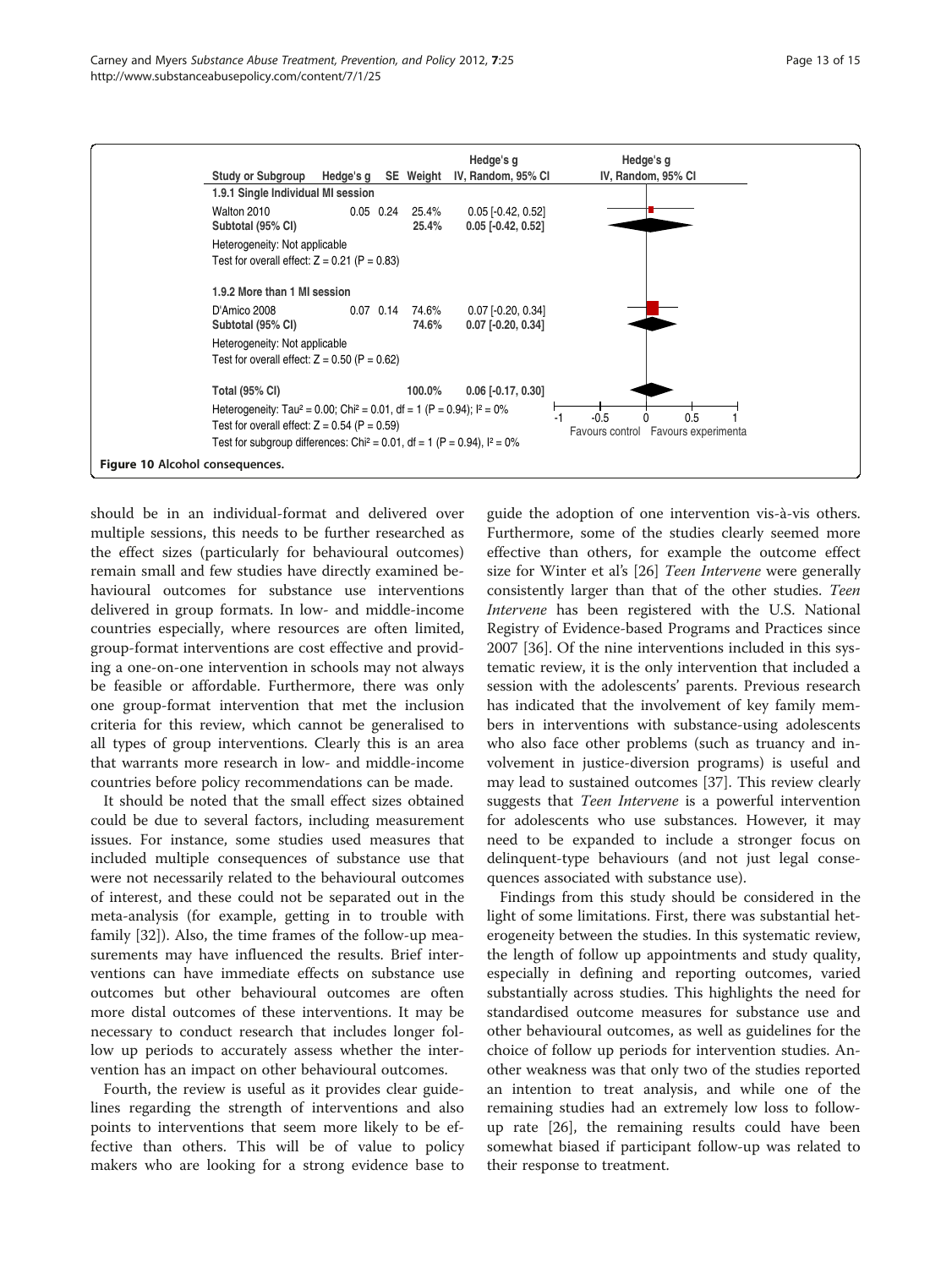<span id="page-13-0"></span>A final limitation is that all the included studies are from developed country settings (primarily the USA or UK) and therefore it is unclear whether these findings can be generalised to low- and middle-income countries. Although there is some promising intervention work on substance use and other problem behaviours from developing regions, none of these studies met the inclusion criteria for this review as they were mainly descriptive, non-experimental studies [\[38\]](#page-14-0). This highlights the need for more intervention research in developing regions that address the interlinked risks of substance use and problem behaviours. A recommendation for further work is, therefore, to test the cultural applicability of the recommended intervention from this review (Teen Intervene) to a developing country setting such as South Africa.

Third, as we did not expect to find a large number of intervention studies that addressed substance use and behavioural outcomes, the inclusion and exclusion criteria for this review were not as rigorous as they could have been as studies did not necessarily have to be randomized controlled trials. Future systematic reviews that are not as exploratory in nature should aim to include only randomized controlled trials in so that stronger evidence of intervention effectiveness can be provided.

Finally, results were difficult to compare across studies for two reasons: (a) few studies were found that examined behavioural outcomes directly and; (b) the five studies that included these outcomes used different measurement tools. This clearly highlights the need for future studies that provide integrated interventions that directly target substance use as well as substance-related behavioural outcomes within the context of the intervention.

# Conclusions

The findings for this systematic review clearly demonstrate the value of early interventions for effectively targeting adolescent substance use and that these can reduce substance use and also impact on other behavioural outcomes. Interventions that are delivered in an individual format and across multiple-sessions seem particularly beneficial. This is important as it provides rationale for substance use intervention programs that measure additional outcomes to alcohol and drug use. Although the impact on behavioural outcomes was small, it was significant, necessitating the need to improve measurement of behavioural outcomes in future studies and to also have a stronger focus on this material in future interventions that hope to reduce substance-related problem behaviours. Finally, one study consistently had larger effect sizes than any of the other interventions [\[26\]](#page-14-0). As this promising intervention has not been tested in a developing country context, a recommendation from this systematic review is to test this intervention in a low- and middle-income country, following cross-cultural adaptations. This would greatly add to the body of research on evidence-based interventions for this subpopulation of at-risk adolescents.

#### Competing interests

The authors declare that they have no competing interests.

#### Authors' contributions

TC conducted the search for articles, drew up the data extraction form, selected relevant studies, analysed the data and contributed to writing the manuscript; BM contributed to the selection of relevant studies and writing of the manuscript. Both authors read and approved the final manuscript.

#### Acknowledgements

This work was supported by a grant from the South African Open Society Foundation.

#### Author details

<sup>1</sup> Alcohol & Drug Abuse Research Unit Medical Research Council, Cape Town South Africa. <sup>2</sup> Department of Psychiatry and Mental Health, University of Cape Town, Cape Town, South Africa.

Received: 10 April 2012 Accepted: 23 May 2012 Published: 14 June 2012

#### References

- 1. Winters KC, Lee CY: Likelihood of developing an alcohol and cannabis use disorder during youth: association with recent use and age. Drug and Alcohol Dependence 2008, 92:239–247.
- 2. Masten AS, Faden VB, Zucker RA, Spear LP: Underage drinking: A developmental framework. Pediatrics 2008, 121(S4):S235–S241.
- 3. Feldstein SW, Miller WR: Substance use and risk-taking among adolescents. J Ment Heal 2006, 15(3):633–643.
- 4. Hallfors D, Cho H, Brodish PH, Flewelling R, Khatapoush S: Identifying high school students "at risk" for substance use and other problems: implication for prevention. Substance Use and Misuse 2006, 41:1–15.
- 5. Plüddemann A, Flisher AJ, Mathews C, Parry CDH, Lombard CA: Methamphetamine use, aggressive behaviour and other mental health issues among high-school students in Cape Town, South Africa. Drug Alcohol Depend 2010, 109:14–19.
- 6. Storr CL, Accornero VH, Crum RM: Profiles of current disruptive behaviour: Association with recent drug consumption among adolescents. Addict Behav 2007, 32:248–264.
- 7. United Nations (2003): World Youth Report: The Global Situation of Young People. New York: United Nations; 2003.
- 8. Leoschut L, Bonora A: Offender Perspectives on Violent Crime. Someone stole my Smile. In An Exploration into the Causes of Youth Violence in South Africa, Monograph Series, No. 3. Edited by Burton P. Cape Town: Centre for Justice and Crime Prevention; 2007.
- 9. Verdejo-Garciaa A, Lawrence AJ, Clark L: Impulsivity as a vulnerability marker for substance-use disorders: Review of findings from high-risk research, problem gamblers and genetic association studies. Neurosci Biobehav Rev 2008, 32(4):777–810.
- 10. Estell DB, Farmer TW, Cairns BD, Clemmer JT: Self-report weapon possession in school and patterns of early adolescent adjustment in rural African American youth. Journal of Clinical and Child Adolescent Psychology 2003, 32(3):442–452.
- 11. Lowry R, Cohen LR, Modzeleski W, Kann L, Collins JL, Kolbe LJ: School violence, substance use, and availability of illegal drugs on school property among US high school students. J Sch Health 1999, 69(9):347–355.
- 12. Physician Leadership on National Drug Policy: Adolescent Substance Abuse: A Public Health Priority An evidence-based, comprehensive, and integrative approach. Rhode Island, New York: Brown University; 2002.
- 13. Binard J, Prichard M: Model Policies for Juvenile Justice and Substance Abuse Treatment: A Report by Reclaiming Futures. New Jersey: Robert Wood Johnson Foundation; 2008.